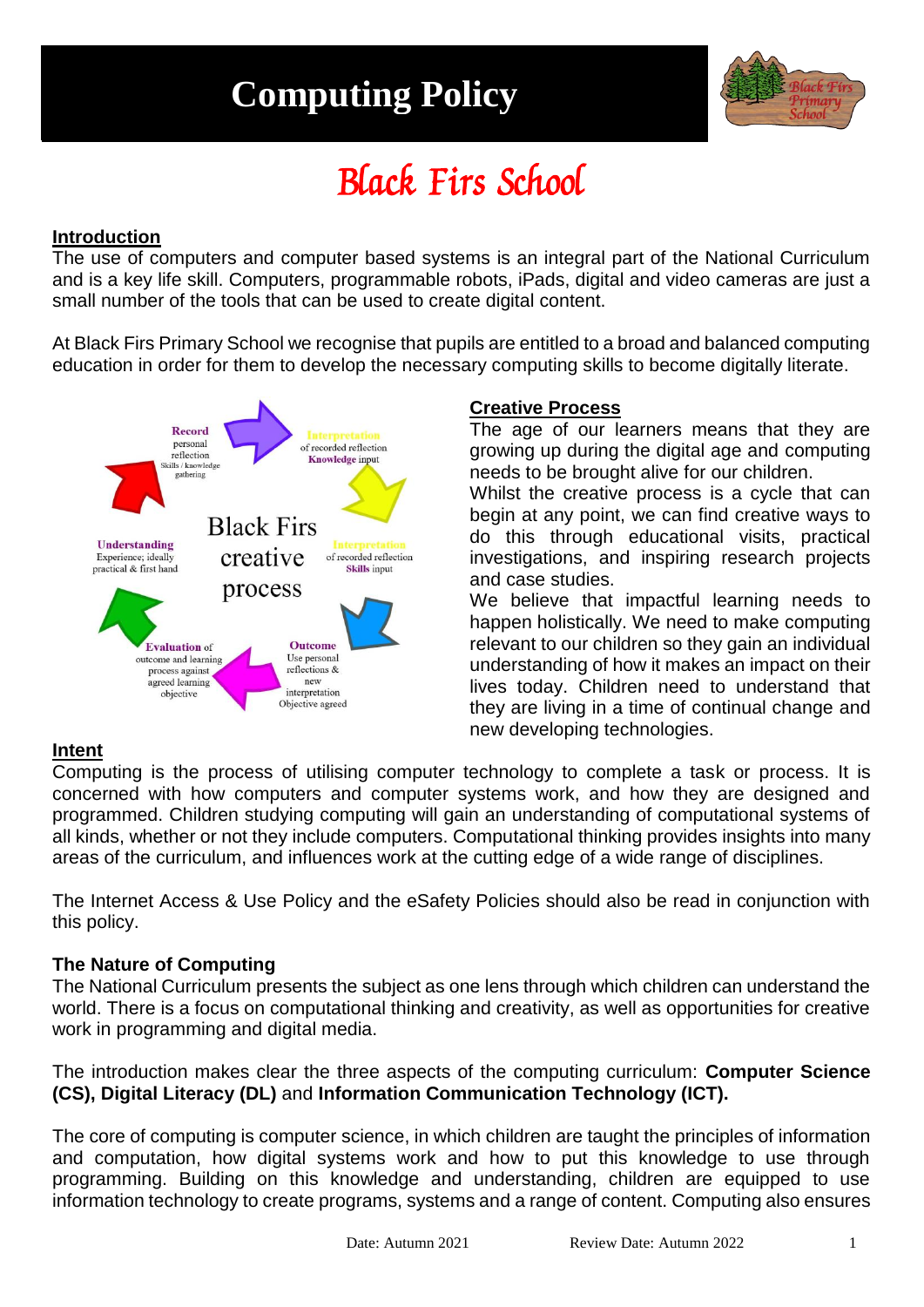that children become digitally literate– able to use, and express themselves and develop their ideas through, information and communication technology – at a level suitable for the future workplace and as active participants in a digital world.

#### **Implementation**

At Black Firs Primary School, Computing will be taught both as a discrete subject for skills acquisition & development and in a cross-curricular way for outcomes & impact when the opportunity presents itself.

The Computer Suite, PCs, Laptops and iPads distributed around the school will be used to help children access the Computing curriculum, along with a range of other resources such as programmable toys.

The Computing subject leader and the Headteacher will continually monitor the resources required to deliver the Computing element of the new National Curriculum.

#### **Implimentation in Early Years**

It is important in the foundation stage to give children a broad, play-based experience of computing in a range of contexts, including outdoor play. Computing is not just about computers. Early years learning environments should feature computing scenarios based on experience in the real world, such as in role-play. Children gain confidence, control and language skills through opportunities to 'paint' on the whiteboard or drive a remote-controlled toy. Outdoor exploration is an important aspect, supported by computing toys such as sound buttons to help them enhance their play by incorporating pre-recorded sounds or recording their own sounds to use in their play.

#### **Impact**

Assessment of children's work in Computing is ongoing. The Staff feedback to parents through Earwig throughout the year.

#### **Reporting**

Reporting to parents is done on a termly basis at parent interviews. In addition an annual report is sent home in July. The school uses "Earwig" as its on-going report system.

#### **Children with SEND**

Children with Special Educational Needs benefit from using ICT as it enhances access to the curriculum, and this in turn encourages motivation and the development of skills ensuring significantly higher achievements. Therefore, the opportunities to utilise ICT should be maximised.

#### **Equal Opportunities**

Please refer to the School Aims & Statement on Equal Opportunities.

#### **Role Of Coordinator**

- Highlight areas for the development of Computing within the School Development Plan.
- To assist the Headteacher with the purchase and maintenance of equipment and software licences.
- Ensure that all equipment is safe to use.
- Review and keep a record of Continuing Professional Development needs of all staff and provide suitable training opportunities.
- Disseminate relevant information to all members of staff.
- Keep up to date with developments and new technologies through relevant documents, magazines and internet sites.
- Ensure a whole school approach to the planning, recording and assessment of Computing.
- Ensure that this policy is successfully implemented throughout the school.
- Review and update this policy periodically.